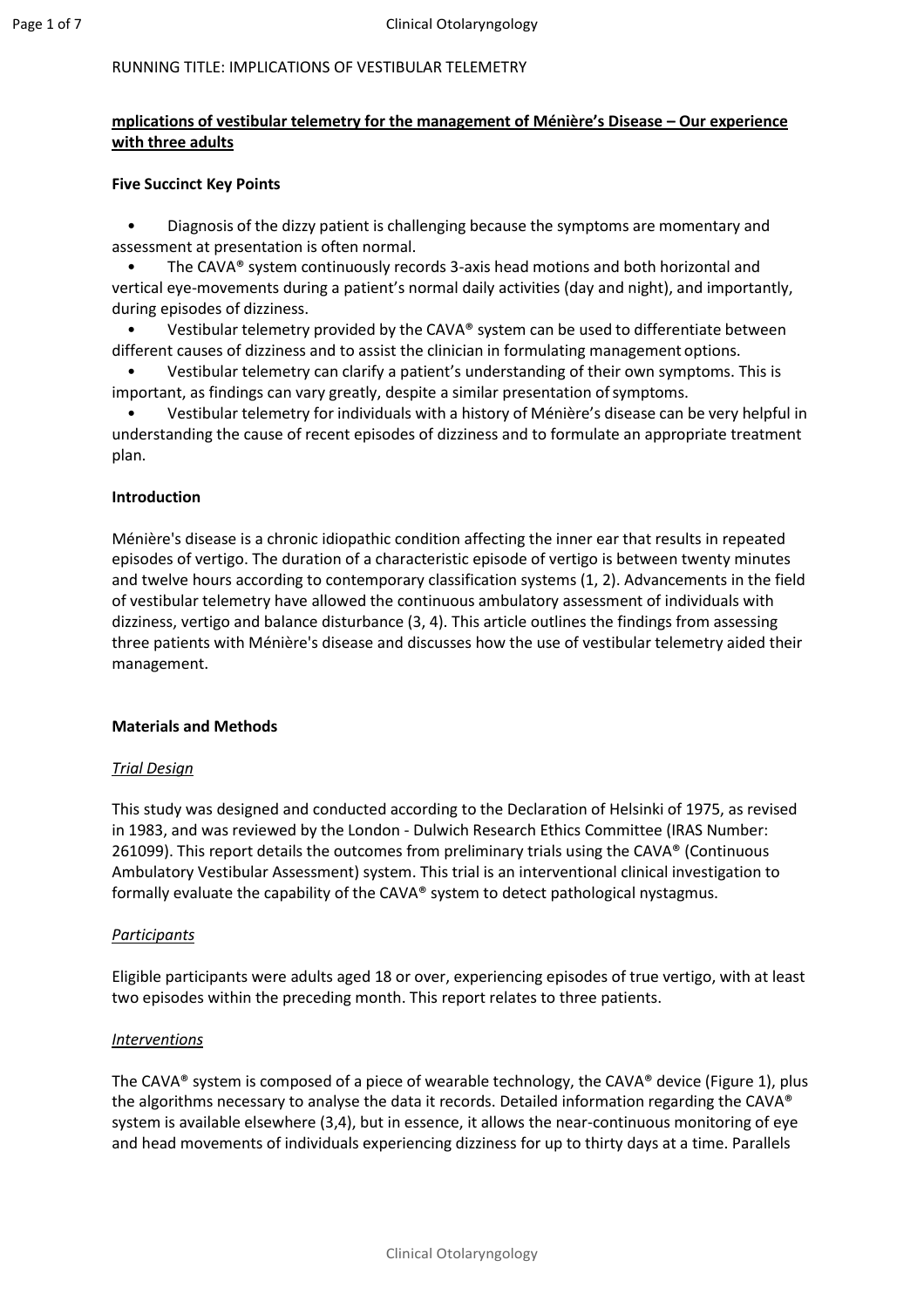can be drawn between the CAVA® device and the 24-hour ECG tape that is used to identify cardiac arrhythmias (5) and ambulatory EEG (6).

Each patient wore the CAVA® device during all of their normal daily activities, and also during the night, whilst sleeping. Patients were allotted an hour per day to remove the device for showering and to renew the device's electrodes. If patients experienced an episode of dizziness, they were instructed to press the device's event marker button, causing the device to record the date and time of the button press. Patients also maintained a written diary of any attacks experienced. At the end of the trial, the event marker data and diary records were used as a starting point from which to explore the eye-movement traces for evidence of nystagmus. Once identified visually, a computer analysis highlighted candidate nystagmus beats in the signal, and that output was then validated by a Consultant Clinical Scientist.

# **Results**

## *Patient One:*

Patient one was a 53-year-old lady with a fifteen-year history of left sided unilateral Ménière's disease. Discrete episodes of rotatory vertigo lasting for hours associated with severe nausea and aural fullness in the affected ear had been recently reported. Patient one wore the CAVA® device and experienced no issues with the device after thirty consecutive days. Upon returning the device, the patient reported a single episode of vertigo lasting for approximately two hours. Assessing the data confirmed the presence of nystagmus—see figure 2. The attack comprised eight periods of nystagmus, each lasting between approximately 21 and 460 seconds. Over the course of the attack, the nystagmus direction alternated from right-beating to left-beating, back to right-beating, and finally to left-beating. As this confirmed a true acute episode of vertigo, a discussion followed regarding the opportunities for intratympanic therapy.

# *Patient Two:*

Patient two was a sixty-year-old man with a four-year history of left sided unilateral Ménière's disease. He also reported distinct episodes of rotatory vertigo lasting for hours associated with severe nausea and aural fullness in the affected ear. Patient two also wore the CAVA® device and experienced no issues with the device after thirty consecutive days. Upon returning the device, he reported many episodes of vertigo lasting for merely a few minutes at a time. Assessing the data confirmed nystagmus—see figure 3. This trace is very different to that of patient one, as there were multiple short periods of nystagmus that often changed direction over a period of less than ten seconds. Typically, each burst lasted three seconds at most and contained two or three beats of nystagmus. Due to the nature of the nystagmus, it was considered that patient two was not experiencing typical acute episodes of vertigo as would be seen in a typical acute 'Ménière's attack'. The concurrent accelerometer data from the CAVA® device showed that the nystagmus was motion provoked, and therefore, suggestive of physiological compensation. As such, the patient was offered vestibular rehabilitation.

# *Patient Three:*

Patient three was a 39-year-old man with a one-year history of left sided unilateral Ménière's disease. He reported distinct episodes of rotatory vertigo lasting for hours associated with severe nausea and aural fullness in the affected ear in a similar manner to the first two patients. Patient three wore the CAVA® device and experienced no issues with the device after thirty consecutive days. Upon returning the device he reported multiple episodes of almost daily vertigo lasting from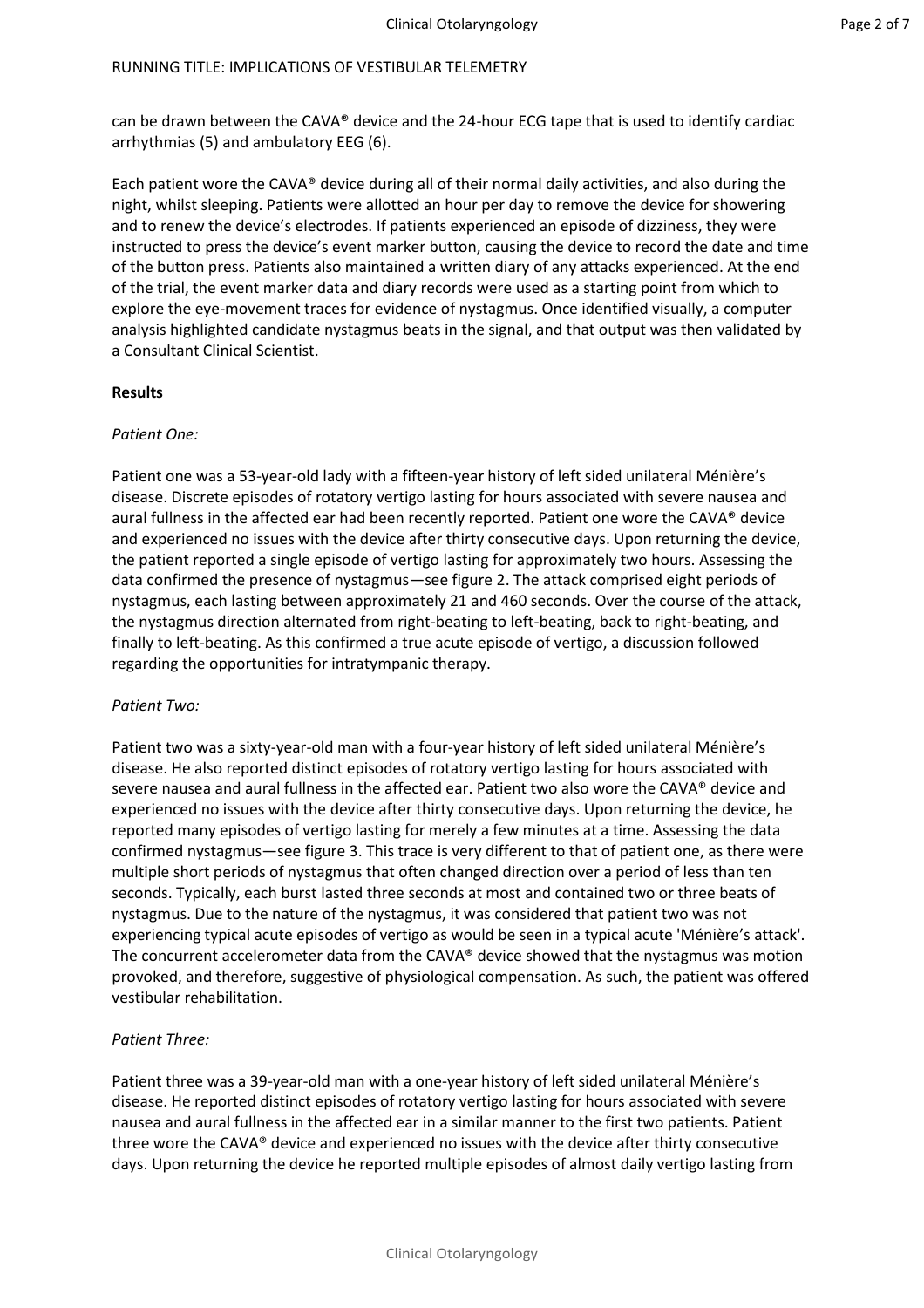between a few minutes to a few hours at a time. Assessing the data did not identify any episodes of nystagmus—see figure 4. This trace is very different to that of patient one and patient two, as there were no definitive examples of nystagmus. When this was discussed with the patient, his history of symptoms evolved, whereby he provided a fuller and more detailed description of the history of his symptoms, and in doing this revealed that he does suffer with severe anxiety. He realised that it was possible he might actually be experiencing panic attacks at work rather than the true, severe and prolonged periods of vertigo that he had experienced in the past. Further questioning confirmed that these dizzy episodes were more in keeping with anxiety rather than with a disturbance of the vestibular system. As such, appropriate management of the patient's anxiety was arranged in collaboration with the patient's general practitioner.

## **Discussion**

## *Strengths of the study*

The CAVA® system has been developed to address the problem that individuals with dizziness, vertigo and balance disorders experience short-lived episodic symptoms and present with little if any objective signs when they are assessed in a clinical environment. Parallels can be drawn between the CAVA® system and technology employed in other clinical fields such as cardiology and neurology (5,6).

## *Synopsis of key findings*

All three patients presented with similar symptoms but had very different findings. Of particular interest was how, when the system outputs were presented to each patient, they reported that they considered our explanation to support their ability to describe exactly what they were experiencing during an episode of apparent 'vertigo'. For the two patients whose recorded attacks were not typical of Ménière's disease, this subsequently led to a discussion during which they revised the description of their dizziness experience. For the patient who did experience a typical attack, the data captured led to a detailed discussion with him regarding the timeline and features of their attack.

# *Clinical applicability of the study*

In addition to clarifying patient symptoms, outputs from the CAVA® system are likely to provide further insight into the underlying mechanisms affecting the vestibular system for conditions such as Ménière's disease. From a fundamental clinical perspective, this would aid the identification of Ménière's disease and its subtypes, such as bilateral disease, to allow the correct determination of the active ear and thereby facilitate decisions regarding the appropriate treatment.

#### *Comparisons with other studies*

Much is unknown regarding the aetiology of Ménière's disease but having a tool to record the neurophysiological activity of the vestibular system during disease activity allows a unique opportunity to study this. Whilst there have been a number of isolated reports documenting eye movements of Ménière's disease patients during an acute attack of vertigo, these have been opportunistic ventures, and have only captured relatively small periods of nystagmus (7). More recently, video technology has been offered in the community in which goggles are supplied to patients with the instruction to wear them when a dizzy attack is anticipated (8). Young *et al.*  provide an impressive record of experience with such patients. However, it is not possible to wear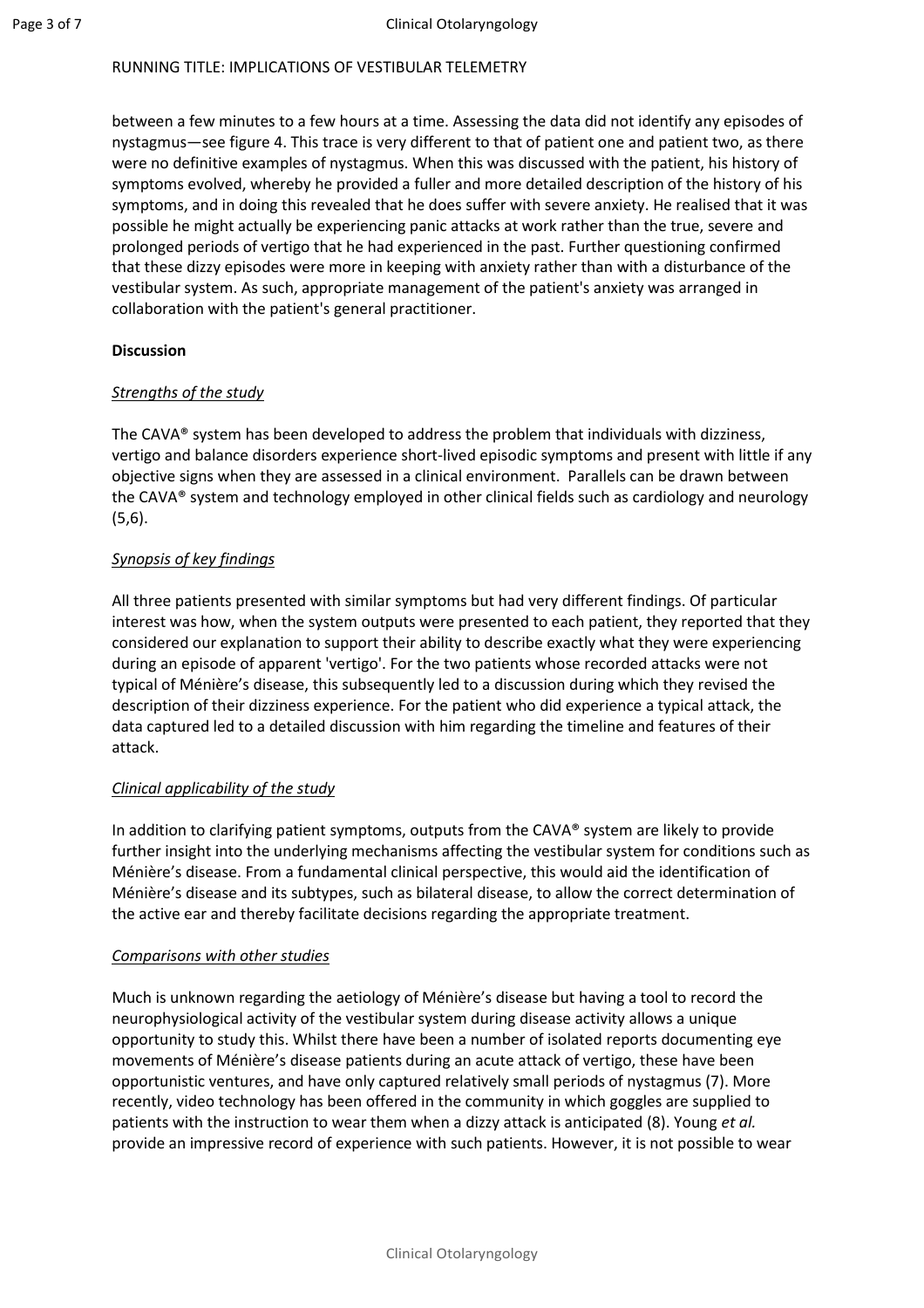the goggles continuously, and they do not record information prior to and after an attack. Furthermore, the use of videonystagmography (VNG) rather than electronystagmography (ENG) requires a patient who is just beginning to experience an acute vertigo attack to be able to gather their thoughts, remember where their goggles are stored, switch them on and then fit them correctly. The approach adopted for the CAVA® device, ENG, avoids these practical challenges, and enables the device to be worn throughout the night. It also functions with the eyes open and closed.

# *Limitations of the study and further work*

At this stage of our research program, the automatic detection of nystagmus in eye-movement signals has been validated only for physiologically induced nystagmus in the horizonal plane (3, 4). Pathological nystagmus is quite different from the physiologically induced nystagmus analysed previously, as it is highly variable in terms of signal amplitude and frequency. Despite this, pathological nystagmus is clearly discernible in the data collected by the CAVA® device. In view of this, a semi-automatic approach was adopted here. Following this work and using the data presented, we are currently developing computer algorithms that use cutting-edge Neural Network techniques to detect periods of pathological nystagmus, including nystagmus present in the vertical plane, such as that produced by patients with Benign Paroxysmal Positional Vertigo. Upon the completion of our current clinical investigation, we will formally evaluate our algorithm's accuracy at detecting these different forms of pathological nystagmus. Our long-term goal is to develop reliable detection algorithms for pathological nystagmus to further allow the determination of aetiology via machine learning approaches.

# **Data Availability Statement**

The data presented here is available upon reasonable request.

# **References**

- 1. Goebel JA. 2015 Equilibrium Committee Amendment to the 1995 AAO-HNS Guidelines for the Definition of Ménière's Disease. Otolaryngol Head Neck Surg. 2016;154(3):403-4.
- 2. Lopez-Escamez JA, Carey J, Chung W-H, et al. Diagnostic criteria for Ménière's disease. J Vestib Res 2015;25: 1–7.
- 3. Phillips JS, Newman JL, Cox SJ. An investigation into the diagnostic accuracy, reliability, acceptability and safety of a novel device for Continuous Ambulatory Vestibular Assessment (CAVA). Scientific Reports. 2019;9(1):10452.
- 4. Newman JL, Phillips JS, Cox SJ. Automatic nystagmus detection and quantification in long-term continuous eye-movement data. Comput Biol Med. 2019:103448.
- 5. Mond HG. The Spectrum of Ambulatory Electrocardiographic Monitoring. Heart Lung Circ. 2017;26(11):1160-1174.
- 6. Dash D, Hernandez-Ronquillo L, Moien-Afshari F, Tellez-Zenteno JF. Ambulatory EEG: a costeffective alternative to inpatient video-EEG in adult patients. Epileptic Disord. 2012;14(3):290- 7.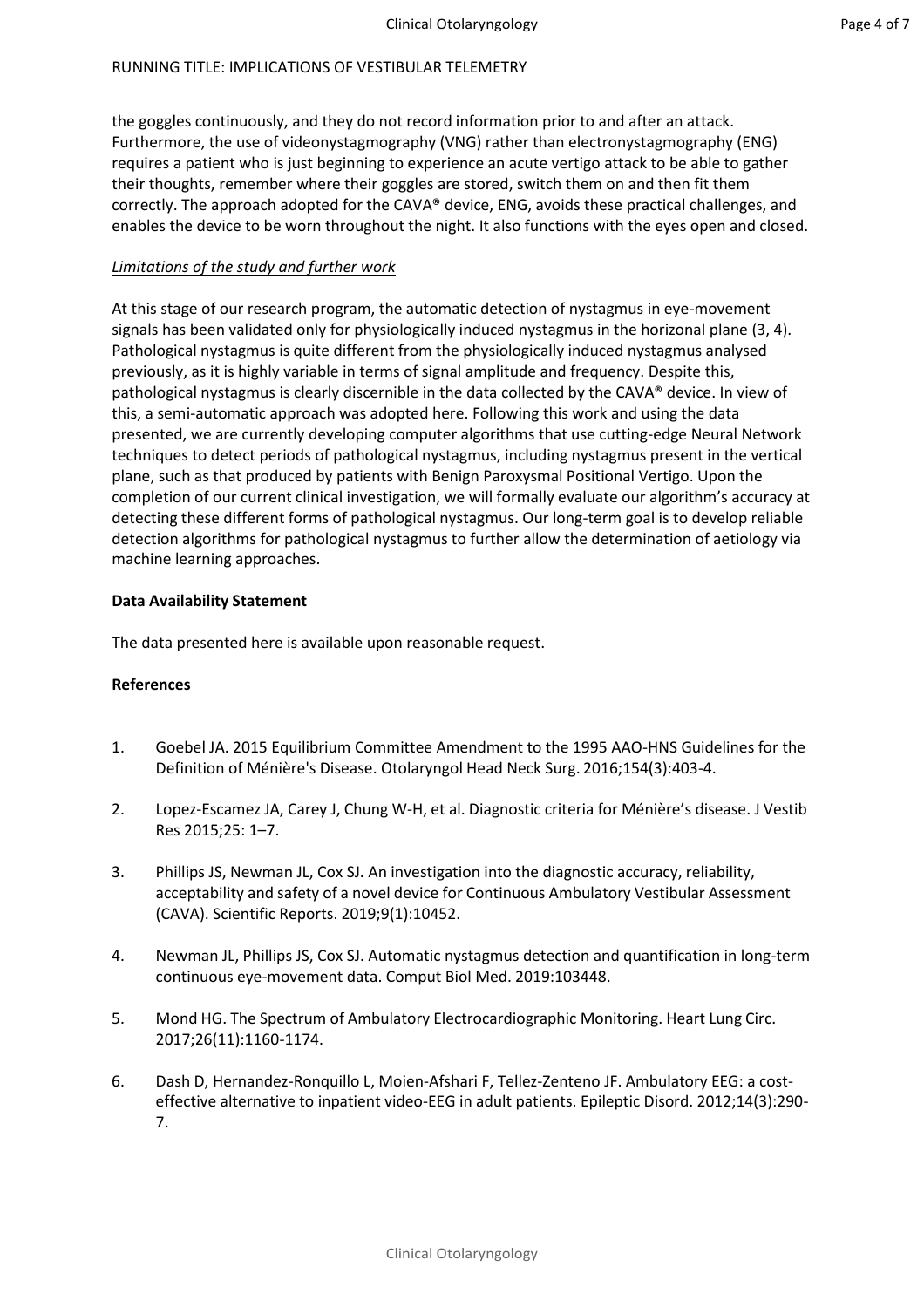- 7. Watanabe TK. Nystagmus during an acute attack of Meniere's disease. ENGReport, pp. 1–3, 1996
- 8. Young AS, Lechner C, Bradshaw AP, MacDougall HG, Black DA, Halmagyi GM, Welgampola MS. Capturing acute vertigo: A vestibular event monitor. Neurology. 2019;92:e2743-e2753.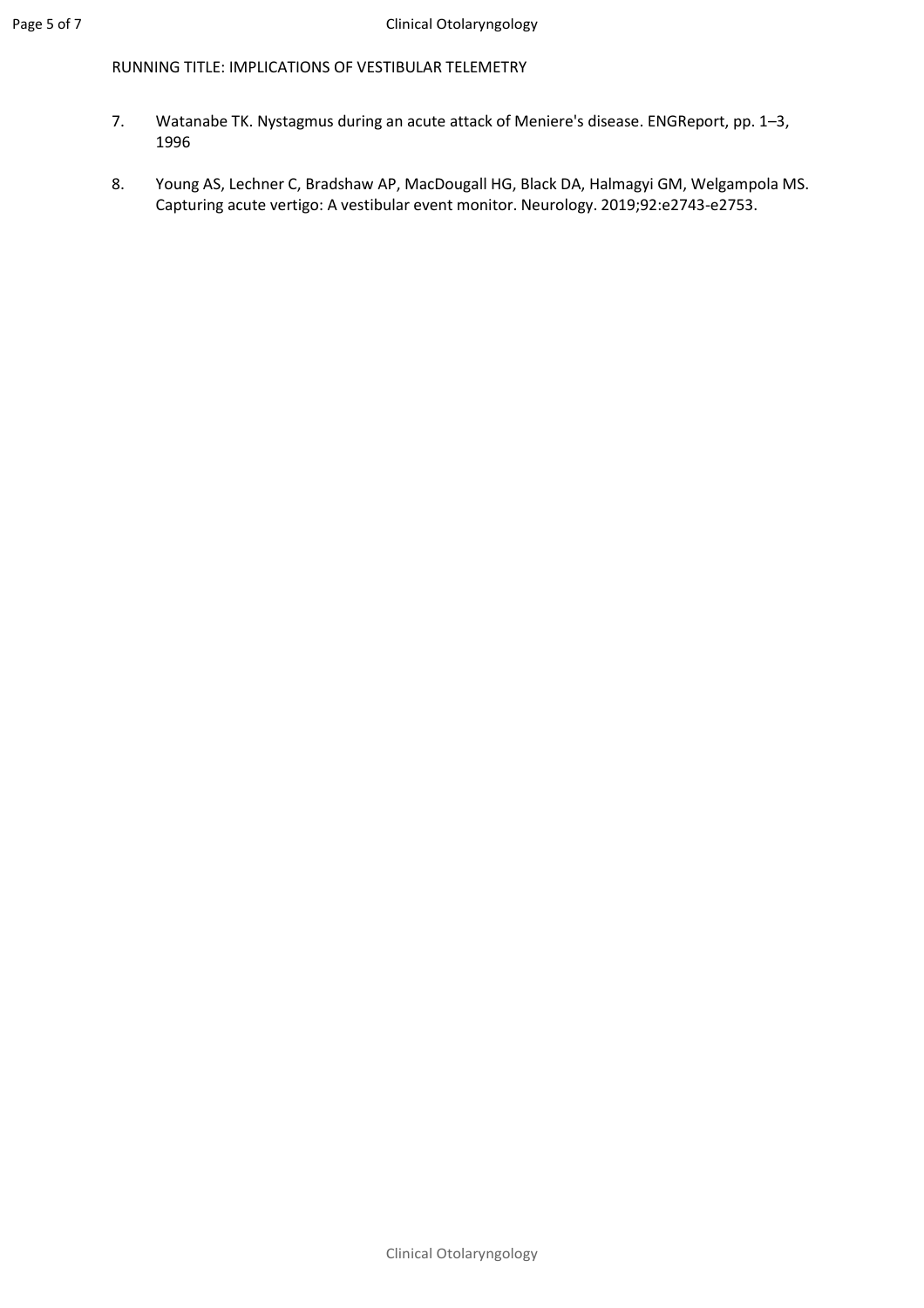



Figure 1: A depiction of the CAVA® device when worn on the face. A reusable logging module sits behind the left ear, and two single-use electrode mounts attach to the face. The mounts contain five ECG electrode pads, facilitating the capture of both horizontal and vertical eye movements. An "event marker" button on the logging module allows patients to log events of interest (e.g. the onset of dizziness). The device also captures head movement by way of a 3-axis accelerometer.



**Figure 2:** A 30-second extract from the horizontal eye-movement trace captured during a Ménière's attack reported by patient one. The trace shows clear evidence of left-beating nystagmus. The nystagmus beats were automatically detected by a computer algorithm and then manually corrected by an expert.



**Figure 3:** The top panel shows a 30-second extract from the horizontal eye-movement trace captured during an attack of dizziness reported by patient two. The trace shows short bursts of nystagmus which alternate between left- and right-beating within the time period shown. The nystagmus beats were automatically detected by a computer algorithm and then manually corrected by an expert. The bottom panel shows the concurrent 3-axis accelerometer data and reveals that the patient is moving their head during the dizzy attack.